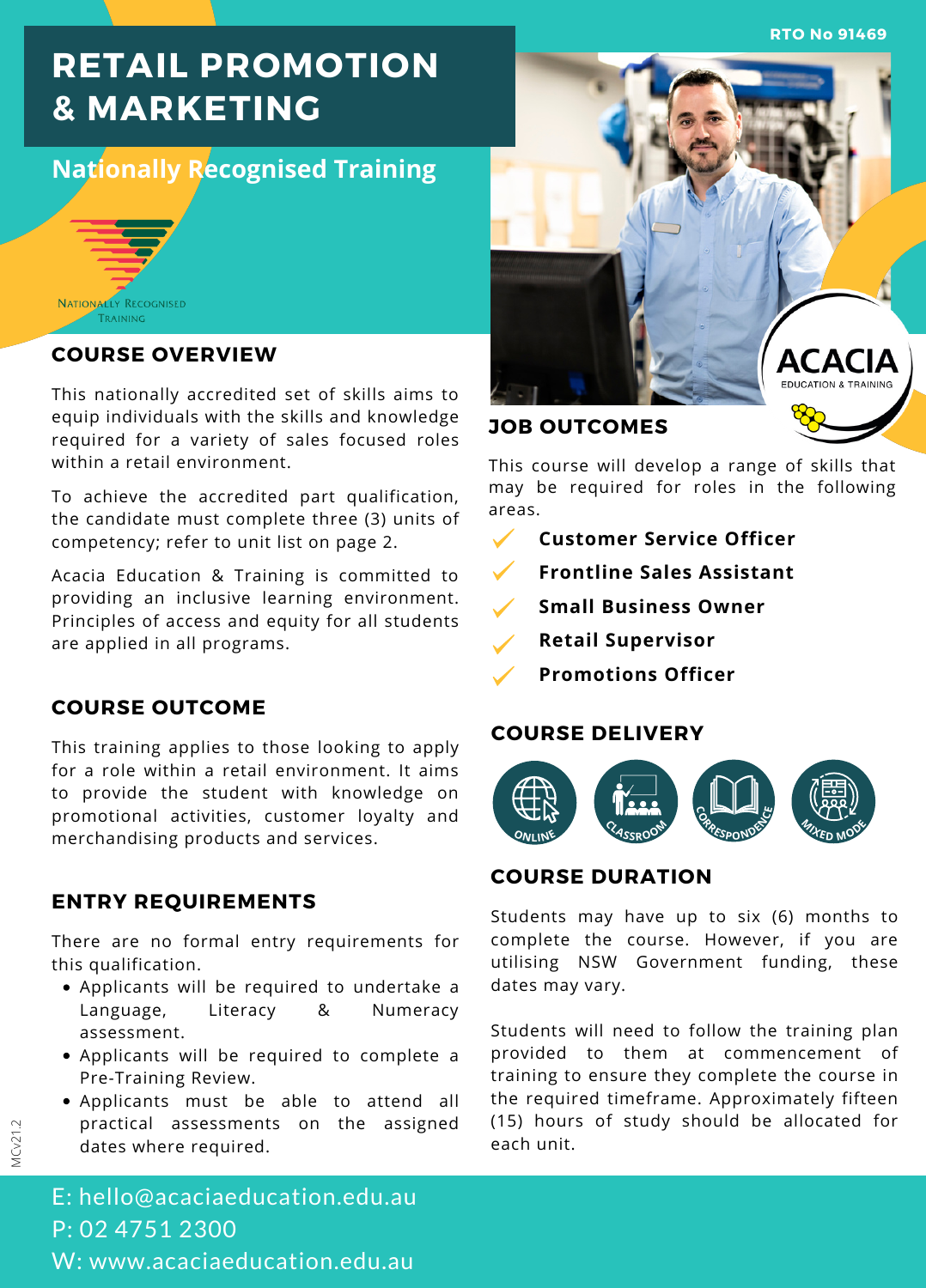# **ESSENTIAL SKILLS FOR THE WORKPLACE**



# **UNITS OF COMPETENCY**

Below are the units of competency required for this course.

| UNIT CODE         | UNIT DESCRIPTION                             |
|-------------------|----------------------------------------------|
| <b>SIRXMKTOO1</b> | Support marketing and promotional activities |
| <b>SIRXCEG003</b> | Build customer relationships and loyalty     |

# **UNIT OVERVIEW**

#### **SIRXMKT001 - Support marketing and promotional activities**

This unit describes the performance outcomes, skills and knowledge required to support the implementation of marking and promotional activities.

**Knowledge Evidence examples**: *Techniques for supporting the achievement of marketing and promotional objectives; techniques for communicating and promoting marketing and promotional activities to customers.*

**Performance Evidence example:** *Support the implementation of one marketing or promotional activity by accessing organisational marketing plan and determining activity requirements and own responsibilities.*

#### **SIRXCEG003 - Build customer relationships and loyalty**

This unit describes the performance outcomes, skills and knowledge required to build customer relationships and foster customer loyalty.

**Knowledge Evidence examples:** *Techniques for providing personalised customer service; anticipating customer preferences, needs and expectations throughout the service experience; building customer loyalty.*

**Performance Evidence example:** *Identify trends in customer purchasing patterns and make recommendations that enhance customer service and loyalty.*